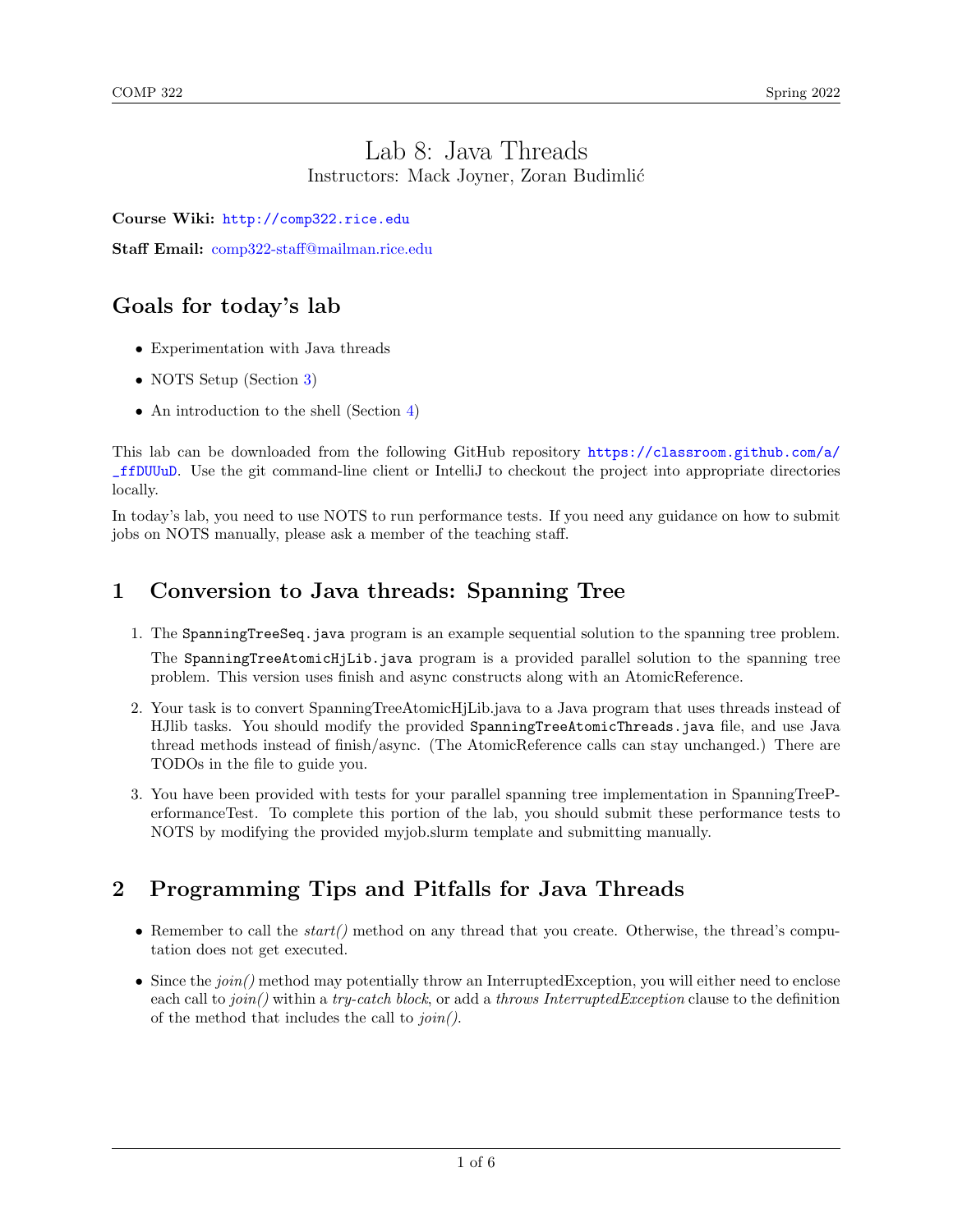# <span id="page-1-0"></span>3 NOTS setup

NOTS (Night Owls Time-Sharing Service) is a Rice compute cluster designed to run large multi-node jobs over a fast interconnect. The NOTS cluster consists of 80 nodes. Each node is equipped with two Intel E5-2650v2 Ivy Bridge EP processors for a total of 16 cores per node. Each core can support threads, each running at 2.6GHz. Memory sizes on the compute nodes range from 32-128GB RAM. We'll be using NOTS in 322 to run real performance tests on high-performance parallel hardware. Not only does NOTS give you an isolated environment to test in (without worrying about interference from other processes), but it likely has at least 4x the cores and RAM of your laptop. The main difference between using NOTS and using your laptop is that NOTS allows you to gain access to dedicated compute nodes to obtain reliable performance timings for your programming assignments. On your laptop, you have less control over when other processes or your power manager might start stealing cores or memory from your running parallel program.

• Start by logging in to NOTS. From the command line on Mac/Linux/Windows:

\$ ssh \your-netid\@nots.rice.edu  $\langle$ your-netid $\rangle$ @nots.rice.edu's password:  $\langle$ your-password $\rangle$ 

Your password should be the same as the one you use to log in to other Rice services like CLEAR or Owlspace. Note that this login connects you to a shared login node, not a dedicated compute node.

• After you have logged in to NOTS, run the following command to setup the JDK 8 and Maven path. Do not replace "jmg3" with your net ID.

source /home/jmg3/comp322/322 setup.sh

Note: You will have to run this command each time you log on NOTS. You should add this command to the bottom of the file ∼/.bash profile so that it will run automatically each time you log in.

• Check your installation by running the following commands:

which java

You should see the following: /opt/apps/software/Core/Java/1.8.0/bin/java

Check java installation:

java -version

You should see the following:

java version "1.8.0" Java(TM) SE Runtime Environment (build 1.8.0) Java HotSpot(TM) 64-Bit Server VM (build 25.45-b02, mixed mode)

Check maven installation:

mvn --version

You should see the following:

Apache Maven 3.3.9 (bb52d8502b132ec0a5a3f4c09453c07478323dc5; 2015-11-10T10:41:47-06:00) Maven home: /home/jmg3/install/apache-maven-3.3.9 Java version: 1.8.0, vendor: Oracle Corporation Java home: /opt/apps/software/Core/Java/1.8.0/jre Default locale: en US, platform encoding: UTF-8 OS name: "linux", version: "3.10.0-229.el7.x86 64", arch: "amd64", family: "unix"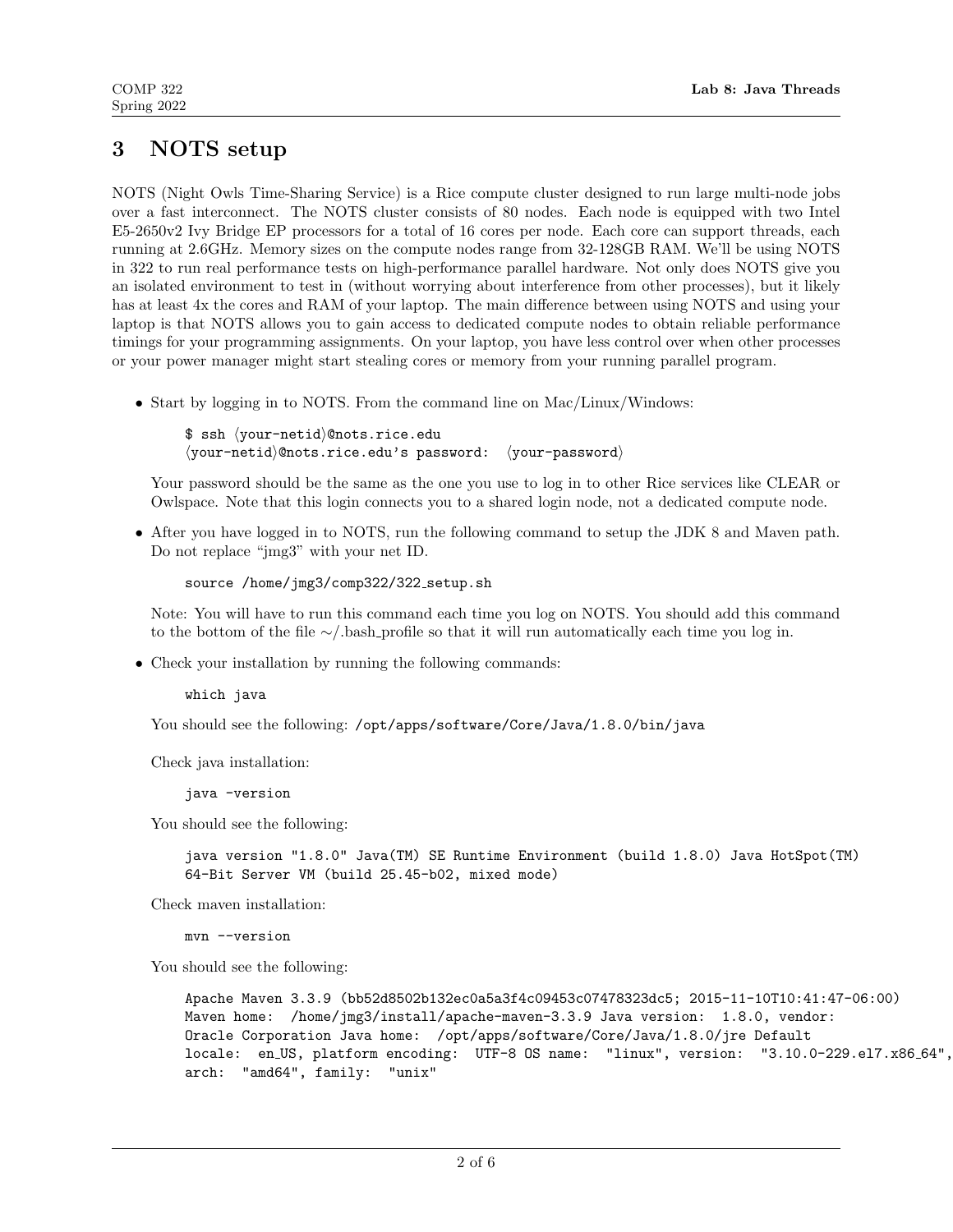- When you log on to NOTS, you will be connected to a *login node* along with many other users (type users at the terminal if you would like to see all the other people with active sessions on the same machine). Running your performance experiments on the login node would face the same problems as on your laptops: in a multi-tenant system, it is hard to prevent interference with your performance results. Once you have an executable program, and are ready to run it on the compute nodes, you must create a job script that configures and runs your program on a dedicated compute node. The following items will walk you through editing a job script we have provided, uploading your Lab 5 project to NOTS, and then launching a compute job on NOTS using the job script.
- The job script will provide information on your job such as the number of nodes you want to use (usually just one in this course), the amount of time you want your job to be allowed to run for, the amount of memory your job will need, as well as the actual commands you want to be executed as part of your job. We have provided a script template in the Lab 8 template code at:

```
lab8-GITID /src/main/resources/myjob.slurm
```
You need to change the lines marked "TODO". The change on line 8 of that file indicates an e-mail address to send job status notifications to.

- Now, we want to transfer your lab8 folder from your local machine up to NOTS so that we can submit the Lab 8 code to the cluster for testing. NOTE: You must place your lab8 folder directly inside of your \$HOME directory, so that the absolute path to it is /home/[net-id]/lab8. To transfer a folder to NOTS, you can use one of two methods:
	- Use GitHub: You can commit your local changes to GitHub. Then you can checkout or update the project on your NOTS account using one of the following:

git clone https://github.com/RiceParProgCourse/lab8-GITID.git

or, if you have already checked out the GitHub project on your account,

git fetch then git checkout origin/master

The git fetch and checkout commands must be run from your \$HOME directory.

– Use SCP: Use the following command on your local machine to transfer your lab8 folder to NOTS:

```
scp -r /local/path/to/lab8 [your-net-id]@nots.rice.edu:∼/
```
• Now that we have edited the lab 8 job script and uploaded the lab 8 folder to NOTS, we can submit a test job to the cluster. To submit the job, run the following command on NOTS:

sbatch /path/to/my/lab8/src/main/resources/myjob.slurm

After you have submitted the job, you should see the following:

Submitted batch job [job number]

• To check the status of a submitted job, use the following command:

squeue -u [your-net-id]

If no jobs are listed, you have no running jobs.

• Because NOTS is shared by many users, it may take some time for your job to make it through the job queue and get assigned a compute node. If you would like to see an estimate of when your job will start, you can add the --start flag to the squeue command:

squeue -u [your-net-id] --start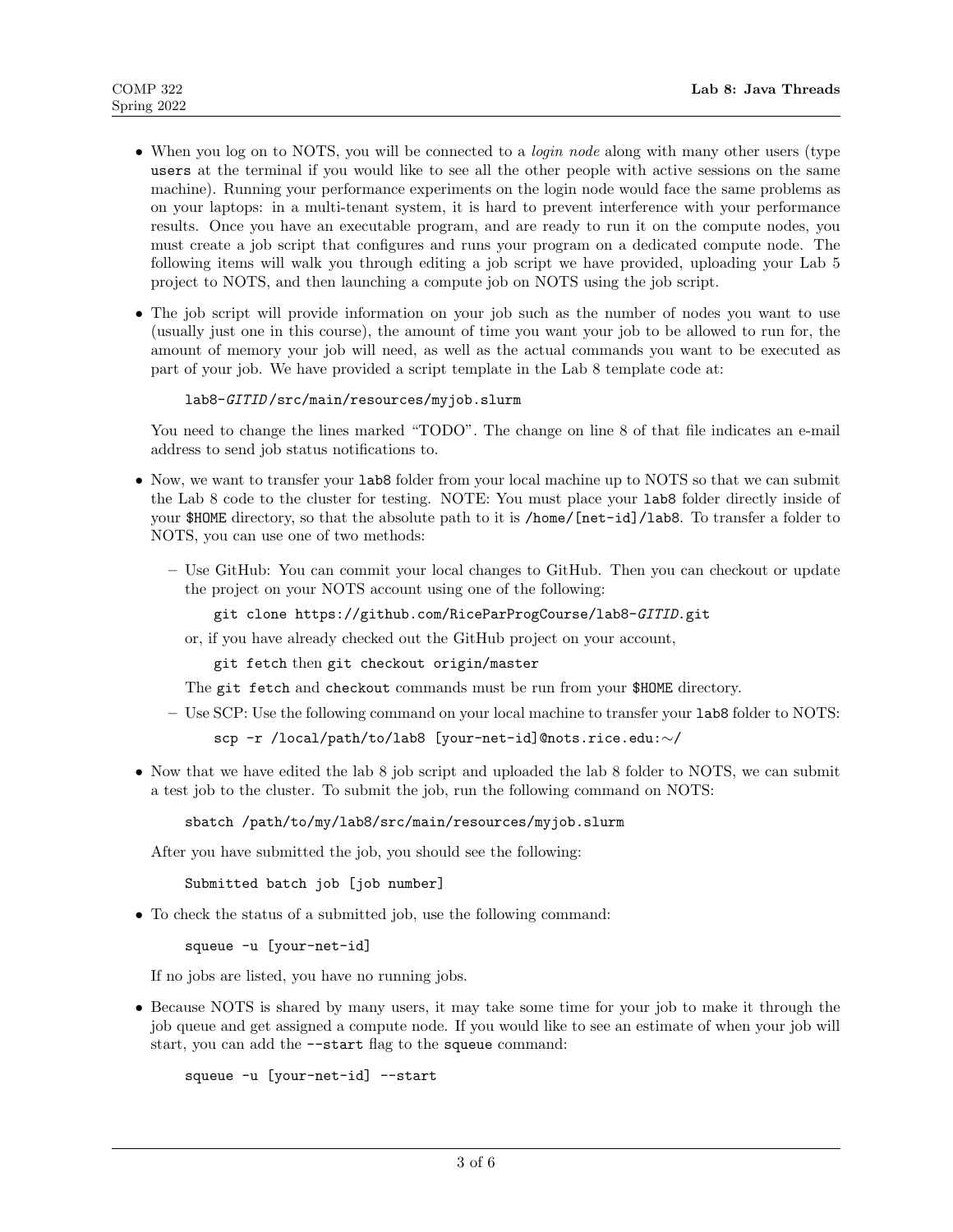Note that adding --start will only show jobs that are pending and have not started yet. If your job is already running, you will see it listed under squeue -u [net-id] but not squeue -u [net-id] --start.

• To cancel a submitted job, use the following command:

scancel [job-id]

When your job finishes running, your should see an output file titled slurm-[job-id]. out in the same directory from which you submitted the job. This file contains the output produced by your job during its execution on a dedicated compute node. You can either transfer these output files back to your laptop for viewing, or use a tool on the cluster to open them (such as cat, less, emacs, or vim).

# <span id="page-3-0"></span>4 A Quick Introduction to Useful Shell Commands

As we move more into using NOTS to measure real-world performance, being comfortable with the shell will become more and more useful in 322. This section briefly introduces you to the most commonly used shell commands. There are no required "tasks" or "goals" for this section beyond improving your awareness of these commands. However, you are encouraged to play with these commands in your own terminal (on your laptop or on NOTS) to help build familiarity. We have provided a sample set of exercises at the end of this section that you can use to help learn the commands.

Linux relies heavily on an abundance of command line tools. Most input lines entered at the shell prompt have three basic elements: command, options, and arguments. The command is the name of the program you are executing. It may be followed by one or more options (or switches) that modify what the command may do. Options usually start with one or two dashes, for example, -p or --print, in order to differentiate them from arguments, which represent what the command operates on. The interested student is encouraged to view Chapter 7 in the LinuxFoundationX: LFS101x.2 Introduction to Linux course on edX for a more thorough introduction on the commands covered in lab today.

In order to help you organize your files, your file system contains special files called directories. A directory is a logical section of a file system used to hold files. Directories may also contain other directories. Directories are separated by a forward slash (/). The current directory, regardless of which directory it is, is represented by a single dot (.). The parent directory of the current directory (i.e., the directory one level up from the current directory) is represented by two dots (..). Your home directory is the directory you are placed in, by default, when you open a new terminal session. It has a special representation: a tilde followed by a slash  $(\tilde{\ }')$ .

Below are some of the most used commands, along with brief descriptions of each.

## 4.1 pwd

pwd means "print working directory". It is used to output the path of the current working directory.

### 4.2 mkdir

mkdir means "make directory" and is used to create new directories. It creates the directory(ies), only if they do not already exist. Use the -p flag to ensure parent directories are created as needed.

### 4.3 cd

cd means "change directory". The cd command is used to change the current working directory. It can be used to change into a subdirectory, move back into the parent directory, move all the way back to the root directory, or move to any given directory. When the first character of a directory name is a slash, that denotes that the directory path begins in the root directory.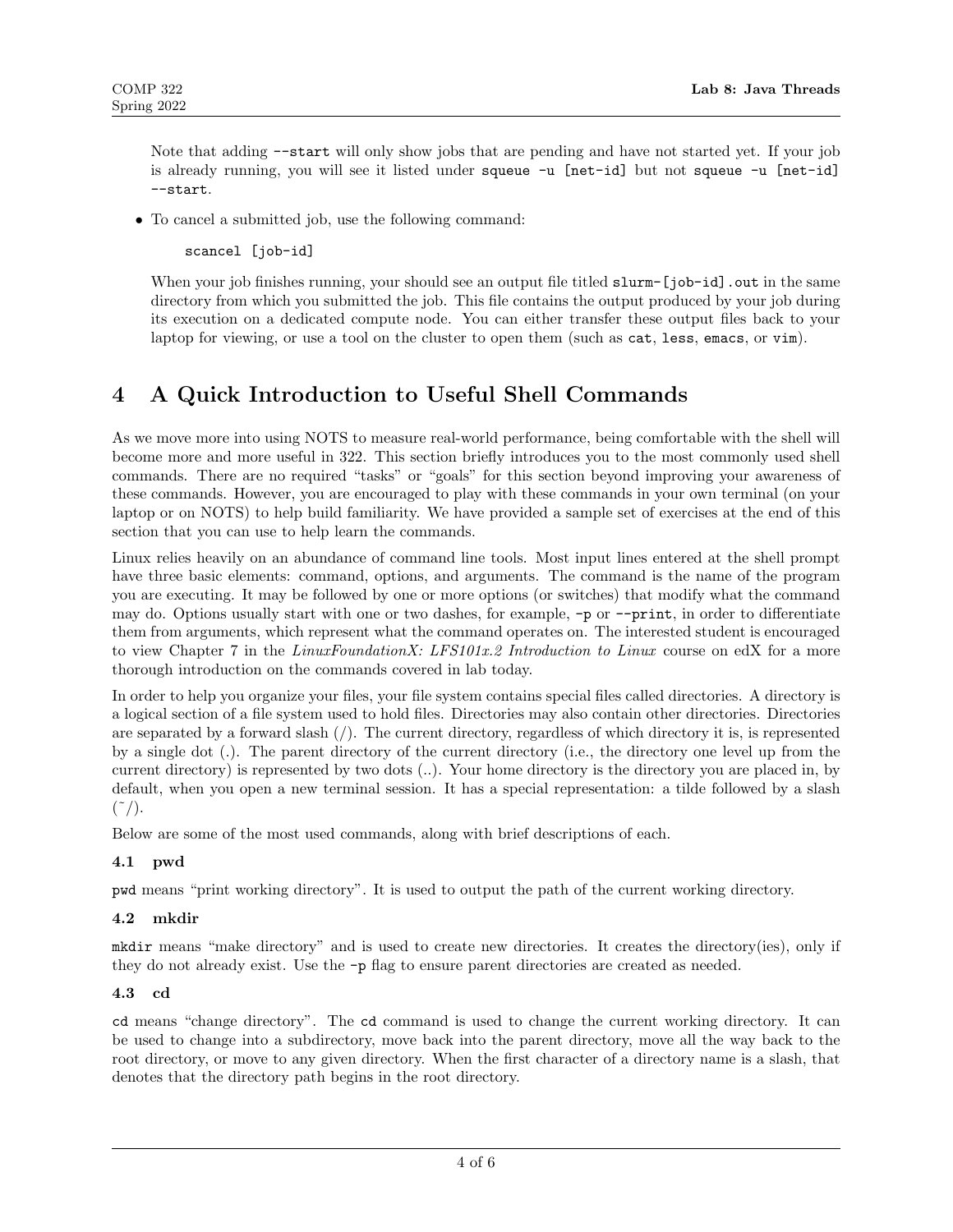## 4.4 ls

ls means "list directory". The ls command lists out the contents of the directory you are currently in. You can use cd to change into different directories and then list what's in them so I know which directory to go to next.

### 4.5 dirs, pushd and popd

pushd means "push directory". popd means "pop directory". Both commands are used to work with the command line directory stack. The pushd command saves the current working directory in memory so it can be returned to at any time, optionally changing to a new directory. The popd command returns to the path at the top of the directory stack. This directory stack can be viewed by the command dirs.

### 4.6 rm

rm means "remove". Directories and files can be removed (deleted) with the rm command. By default, it does not remove directories. If the  $-r$  ( $-\text{recursive}$ ) option is specified, however, rm will remove any matching directories and their contents. Use the  $-f$  ( $-f$ orce) option to never be prompted while files are being removed. The  $-v$  ( $-v$ erbose) option can be used to get rm to detail successful removal actions.

### 4.7 cp

cp means "copy a file or directory". The command has three principal modes of operation, expressed by the types of arguments presented to the program for copying a file to another file, one or more files to a directory, or for copying entire directories to another directory. The commands takes two arguments, source and destination files, which may reside in different directories. You can use cp to copy entire directory structures from one place to another using the -R option to perform a recursive copy. Using this option copies all files, and all subdirectories from the source to the destination directory. you can specify multiple files as the source, and a directory name as the destination.

### 4.8 mv

mv means "move a file or directory". It moves one or more files or directories from one place to another, it is also used to rename files. When a filename is moved to an existing filename (in the same directory), the existing file is deleted. Use the -f (--force) option to never be prompted before overwriting existing files. The -v (--verbose) option can be used to get details on the actions and destination locations of the files being moved.

### 4.9 touch

The touch command is used to make an empty file. The touch command is the easiest way to create new, empty files. Touch eliminates the unnecessary steps of opening the file, saving the file, and closing the file again. It is also used to change the timestamps on existing files and directories.

### 4.10 less

It is used to view (but not change) the contents of a text file one screen at a time. Unlike most Unix text editors/viewers, less does not need to read the entire file before starting, resulting in faster load times with large files. You can open a file by passing the file name as an argument to the command. To traverse the file press the following, use the down arrow to scroll down one line while using the up arrow scrolls up one line. Using q will exit the less command.

### 4.11 cat

The cat command prints the contents of a file to screen and can be used to concatenate and list files. The name is an abbreviation of catenate, a synonym of concatenate. cat will concatenate (put together) the input files in the order given, and if no other commands are given, will print them on the screen as standard output. It can also be used to print the files into a new file as follows: cat old1.txt old2.txt > newfile.txt Typing the command cat followed by the output redirection operator and a file name on the same line, pressing ENTER to move to the next line, then typing some text and finally pressing ENTER